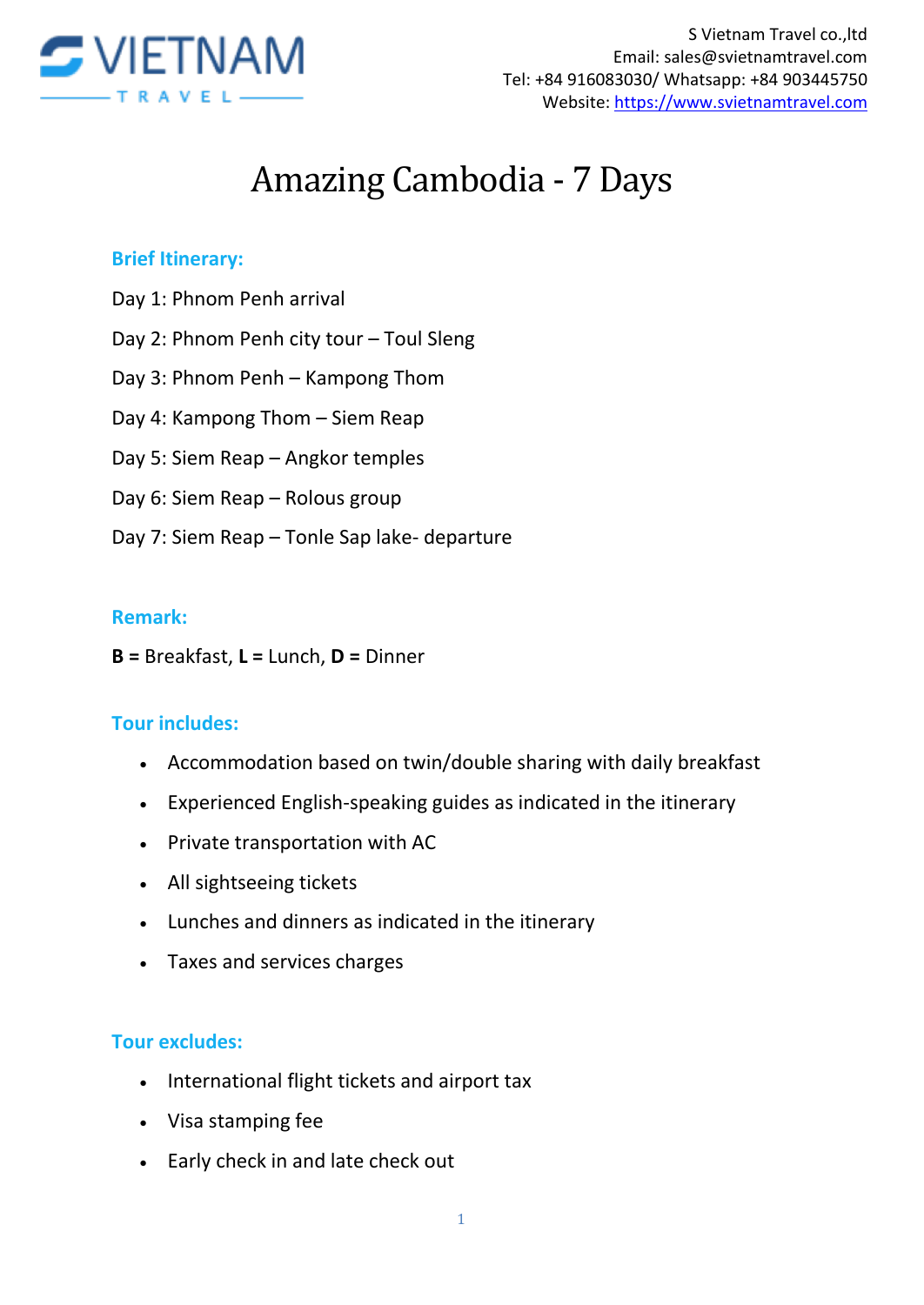

- Drinks, gratuities and personal expenses
- Insurance

### **Detail itinerary:**

## *Day 1: Phnom Penh arrival (D)*

Welcome to Phnom Penh. The tour guide and driver will pick you up and then transfer to city centre. After a short break, enjoy 1 hour of interesting tour by tricycle along the Tonle Sap riverfront. Stop to visit Wat Phnom (Central of the City): is a treasured place of respect for all Khmers and is the namesake of the capital then free time for shopping at for the Russian Market called "Psha Toul Tom Poung". Have a welcomed dinner at the local restaurant before coming to your hotel.

# *Day 2: Phnom Penh city – Toul Sleng (B)*

Situated at the confluence of the Mekong and Tonle Sap Rivers, the Cambodia's capital city look like a big village - town where French colonial influences can still be seen in old buildings restored. Start your city tour with a visit to Royal Palace. The Palace was opened in 1870 under King Norodom, and now contains the Royal Residence, the Throne Hall, the Silver Pagoda, and other buildings. The Silver Pagoda (Wat Preah Keo Morokat) is one of the city's most visited sites and offers a display of priceless Buddhist and historical objects. Afternoon, you visit to Toul Sleng museum (S-21) and the killing field of Choueng Ek, which is about 35kim away from the city. These places are grim reminders of Cambodia's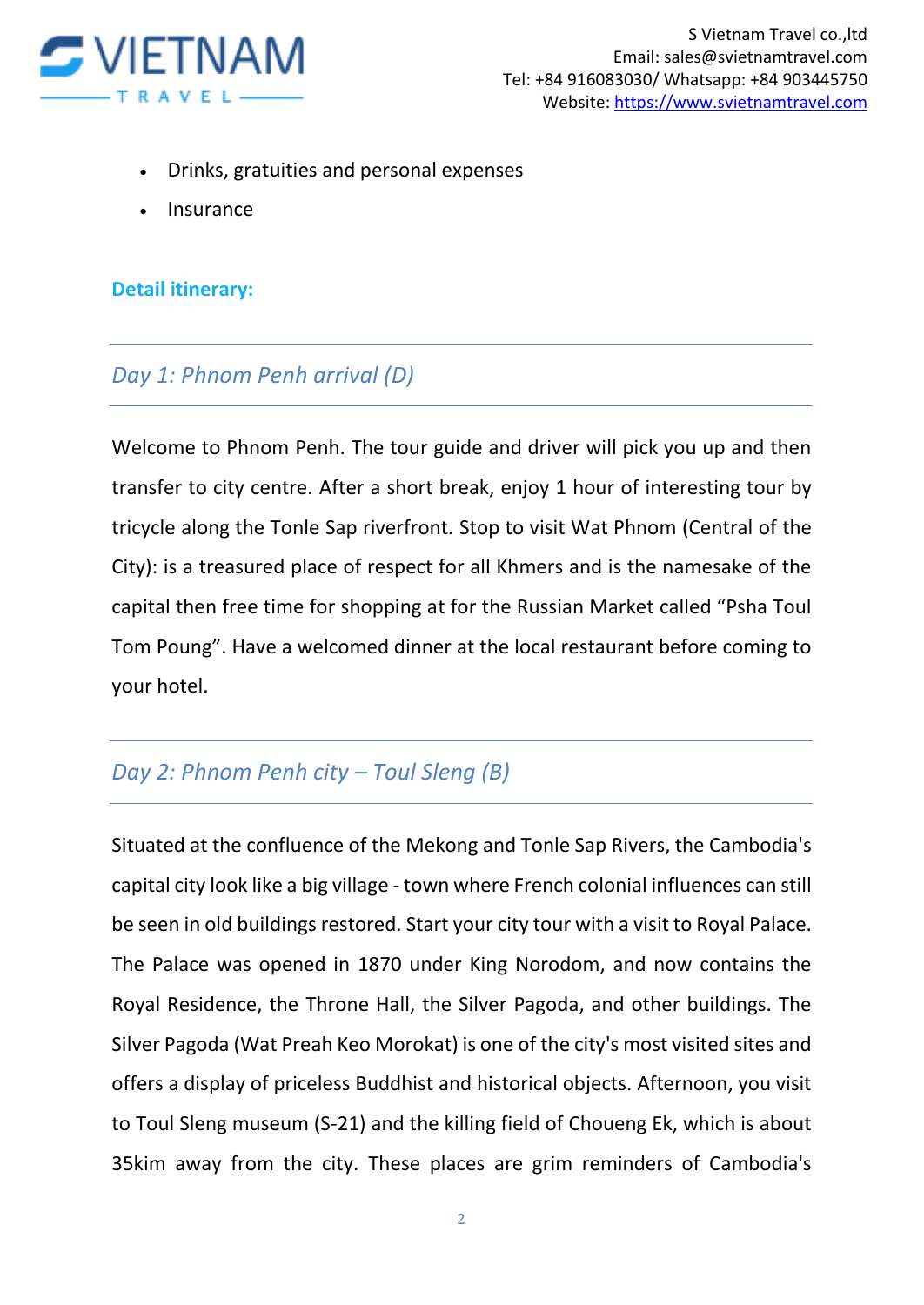

bloody past under Pol Pot. It is almost inconceivable to confront the nature of true evil here in this gentle land, but the Buddhist memorial at Choeung Ek, commemorates the 1.7 million victims of the 1975-79 Pol Pot regime. This excursion may prove distressing for some.

## *Day 3: Phnom Penh – Kampong Thom (B)*

Have breakfast at the hotel and then drive up to Kampong Thom, the east of Siem Reap. On the way, you will stop at Skun village. If you are hungry and looking for a dessert, let's try to taste the local specialty, the delicious famous fried spiders (Tarantula called A ping in Khmer). Before coming to Kampong Thom, you will stop for short tour of Kampong Cham. Visit Wat Norkor, a temple built from sandstone and laterite in the 11th century which was a Mahayana Buddhist shrine. It was rebuilt and dedicated to Theravada Buddhism in the 15th century and today there are still many Buddha images scattered throughout the complex. There is a small contemporary Wat located within its walls. We will continue with the visit ofPhnom Pros and Phnom Srei ("Man and Woman Hill"). This location takes its name from a legend of the competition between the town's men and women as to who could finish the building of a stupa on the hilltop in one night. The women won and have not had to propose to men anymore, breaking like this an old tradition. Continue to go to the Kampong Thom, check in hotel and free time.

*Day 4: Kampong Thom – Siem Reap (B)*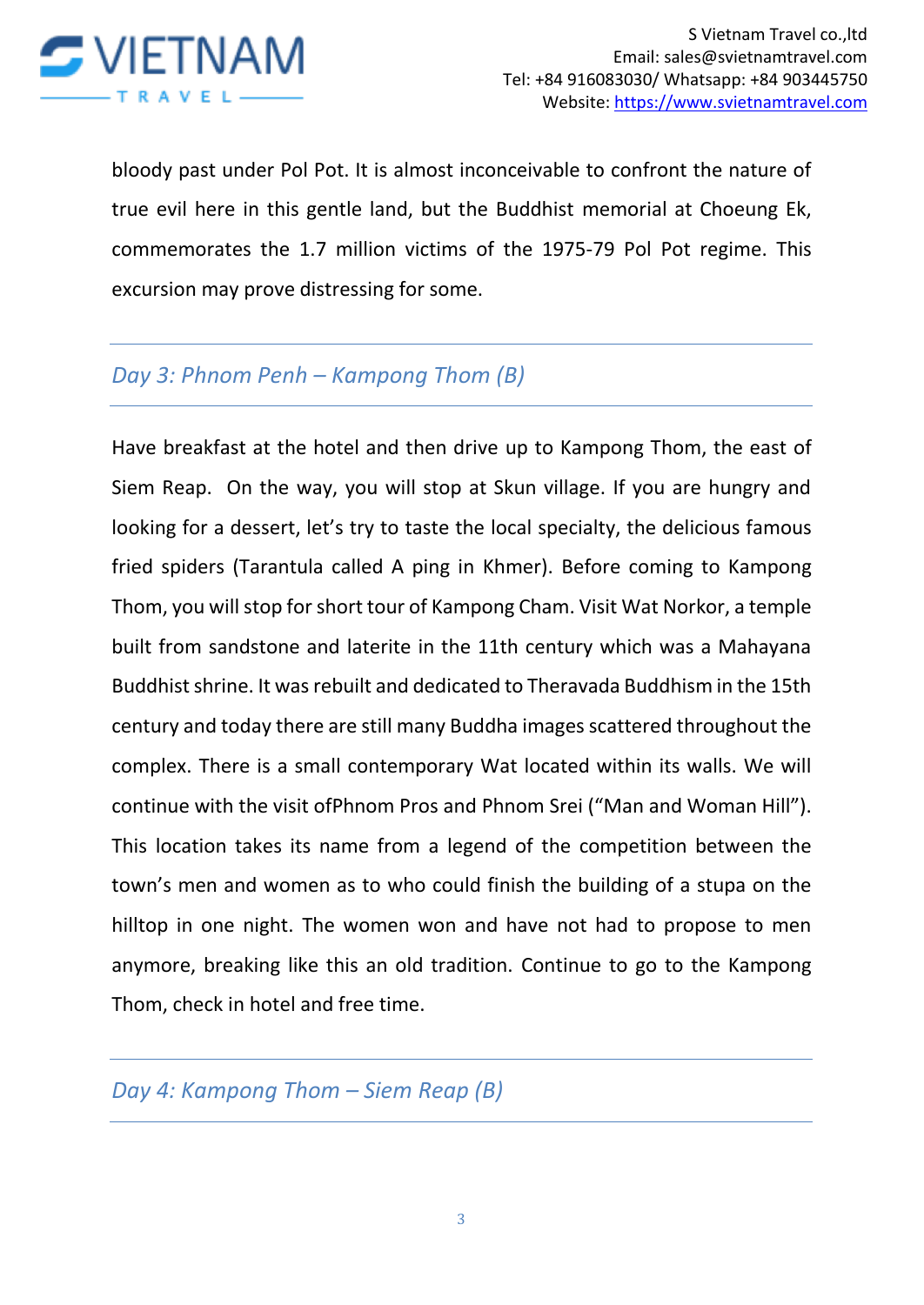

This morning, you have chance to cycle to Sambor Prei Kuk - a former capital with the previous name Ey San Borak, built during reign of King Isanavarman in the 7th century. This is the setting of the most impressive group of pre-Angkorian monuments with more than 100 small temples, scattered through the forest. Continue journey to Siem Reap, en-route stop at Naga Bridge (Spean Prabthes) was built by King Jayavarman VII on the 12th century by laterite stone. Check in hotel and free time.

## *Day 5: Siem Reap – Angkor temples (B)*

Early morning, visit the picturesque Ta Prohm that had nearly disappeared into the jungle and remains overgrown, an oddly haunting and exotic scene. The magnificent roots of a tree, pushing between the huge stone blocks of the temple in a sort of embrace, evoke feelings that you may remember forever. And continue to visit the intricately carved Khmer ruins at Angkor Wat - one of the world's most impressive ruins. The temple still owns fine Apsara carvings in Angkorian era art.. At 09am come back to hotel for breakfast and rest in the noon to avoid of the heats of the day until 15:00 continue exploring the mysterious Royal city Angkor Thom. Its 50-tower temple is an awesome sight. At first glance it seems a shapeless mass of stone, but further scrutiny reveals a face, and then another and another until suddenly you are engulfed by the silent, heavy, enigmatic and silent gaze through half-closed eyes, staring out from a primitive and remote time. Further, visit to the surroundings of the complex including the Baphou, Elephant Terraces, Lepper King Terrace and Royal Place area and visit one more ruin in Angkor Area of Preah **Khan temple**,